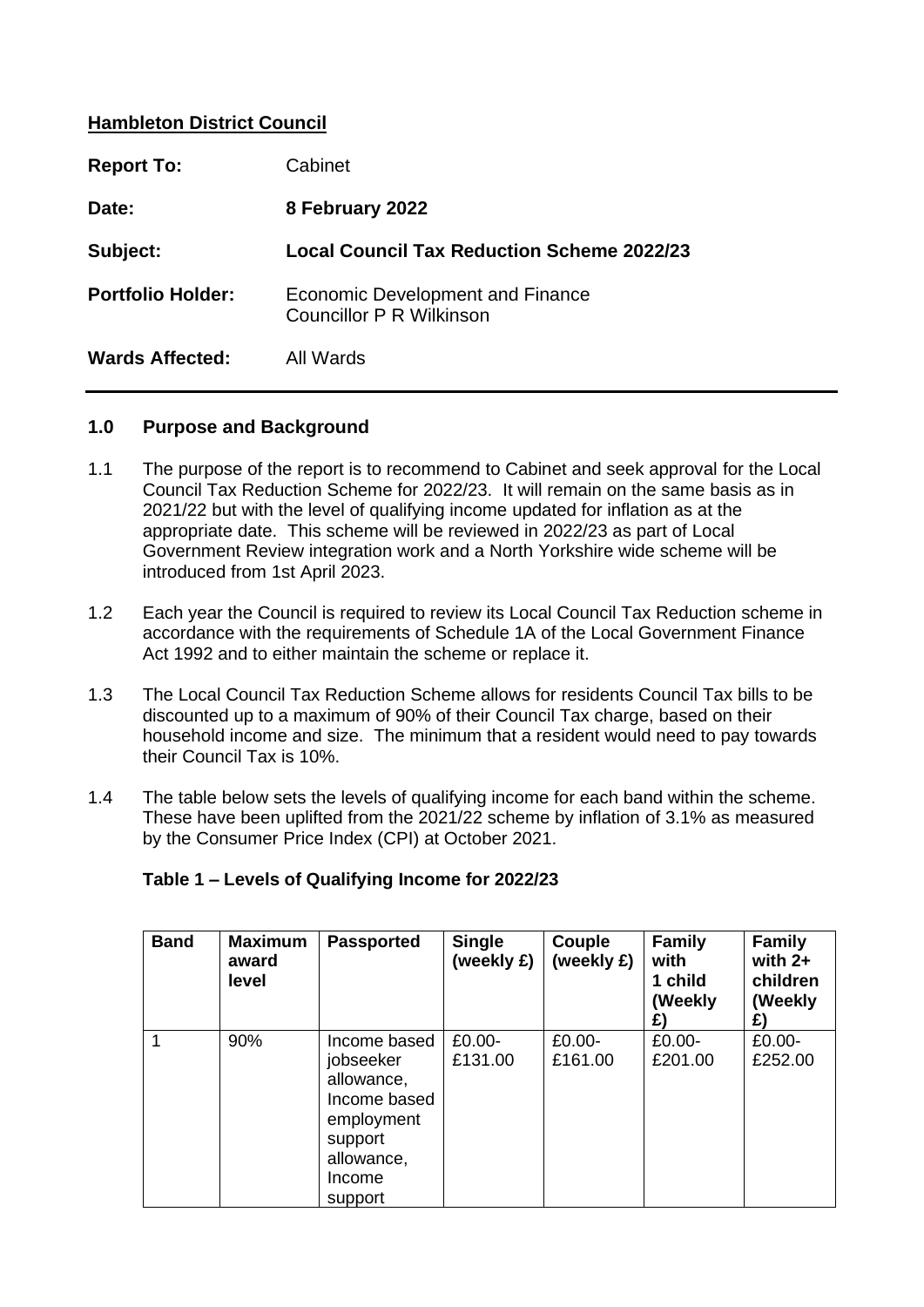| <b>Band</b>    | <b>Maximum</b><br>award<br>level | <b>Passported</b> | <b>Single</b><br>(weekly £) | Couple<br>(weekly £) | <b>Family</b><br>with<br>1 child<br>(Weekly<br>£) | <b>Family</b><br>with $2+$<br>children<br>(Weekly<br>£) |
|----------------|----------------------------------|-------------------|-----------------------------|----------------------|---------------------------------------------------|---------------------------------------------------------|
| 2              | 80%                              | N/A               | £131.01-                    | £161.01-             | £201.01-                                          | £252.01-                                                |
|                |                                  |                   | £171.00                     | £211.00              | £252.00                                           | £302.00                                                 |
| 3              | 60%                              | N/A               | £171.01-                    | £211.01-             | £252.01-                                          | £302.01-                                                |
|                |                                  |                   | £211.00                     | £262.00              | £322.00                                           | £352.00                                                 |
| $\overline{4}$ | 30%                              | N/A               | £211.01-                    | £262.01-             | £322.01-                                          | £352.01-                                                |
|                |                                  |                   | £312.00                     | £352.00              | £423.00                                           | £453.00                                                 |
| 5              | $0\%$                            | N/A               | Above                       | Above                | Above                                             | Above                                                   |
|                |                                  |                   | £312.01                     | £352.01              | £423.01                                           | £453.01                                                 |

# **2.0 Link to Council Priorities**

2.1 The provision of a Local Council Tax Reduction scheme to support financially vulnerable residents is a statutory function. A simplified scheme for residents not only supports the driving economic vitality by aiding council tax collection, but it also contributes to the Council's priority for providing a special place to live.

## **3.0 Risk Assessment**

3.1 There are no significant risks in approving the Local Council Tax Reduction scheme

#### **4.0 Financial Implications**

- 4.1 Since April 2013, funding for a Local Council Tax Reduction scheme has been amalgamated into other central government grants paid to Local Authorities.
- 4.2 The cost of the current Local Council Tax Reduction scheme in November 2021 is £4,026,766 which is spread across the District Council (6%), Parish Councils (2%) County Council (74), Fire (4%), and Police (14%) in accordance with the proportion of Council Tax which each organisation levies (shown in brackets).
- 4.3 The total cost of £4,026,766 can be split into the national scheme which covers applications from pensioners (and cannot be changed by the Council) at £2,331,406 and the local scheme available to working age customers which this report covers which stands at £1,695,360.

## **5.0 Legal Implications**

5.1 Schedule 1A of the Local Government Finance Act 1992 (as amended) states:

"For each financial year, each billing authority must consider whether to revise its scheme or to replace it with another scheme."

5.2 Section 10 of the Local Government Finance Act 2012 requires each billing authority to make a scheme specifying the reductions which are to apply to amounts of council tax payable by person , or classes of person, whom the authority think are in financial need.